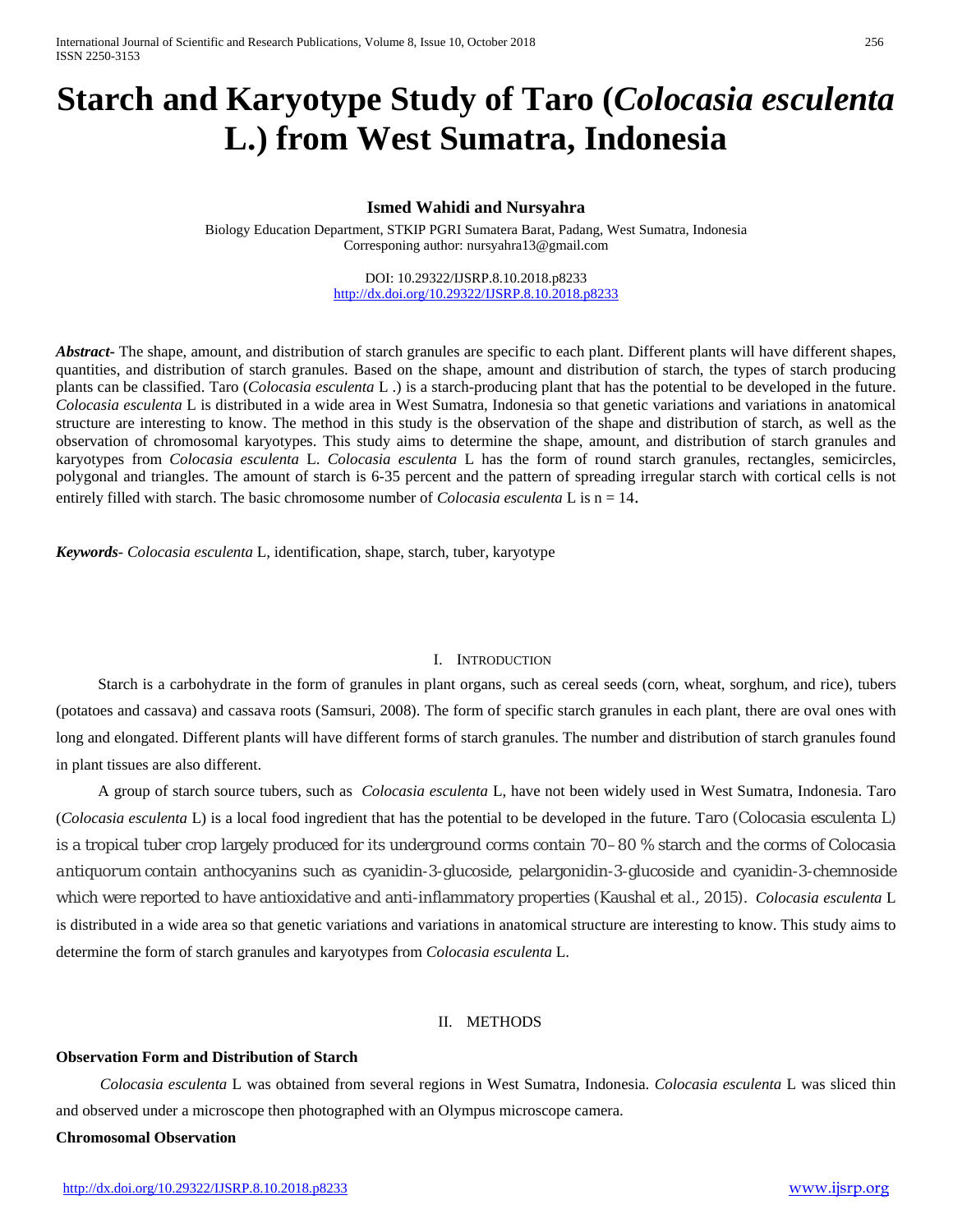International Journal of Scientific and Research Publications, Volume 8, Issue 10, October 2018 257 ISSN 2250-3153

## **a. The acclimatization**

The root was *Colocasia esculenta* Lsoaked in colchicine solution 0.01%; 0.02%; and 0.03% for 6 hours and then transferred to a single pot for acclimatization.

## **b. Make of preparations**

1) Pre-treatment

The meristematic root of *Colocasia esculenta* L is cut along ± 5 mm from the root tip and washed with clean water. The tip of the root of *Colocasia esculenta* L is inserted into the bottle containing aquadest for 2-3 hours at 5-8 ° C. This activity is carried out to separate and decompose chromosomal density, cytoplasmic purification and soften the tissue.

2) Fixation

Fixation is done by soaking the material into carnoy 2 solution (6 ethanol: 3 chloroform: 1 pure 96% glacial acetic acid) and stored in a refrigerator at  $5^{\circ}$ C for  $\pm 3$  hours. The finished material was fixed, then washed with 70%, 50%, and 30% alcohol for 5 minutes, then washed with distilled water 3 times.

3) Hydrolysis

Hydrolysis is done by soaking the material into 1 N HCL solution and stored in an oven with a temperature of 60 $^{\circ}$  C for  $\pm$  5 minutes. When finished, the ingredients are washed with aquadest 3 times. Hydrolysis is done to get cells that spread in the observation of chromosomes. Hydrolysis can use acid or hydrolase enzymes, one of which is hydrochloric acid (HCl). Hydrochloric acid has the ability to dissolve the middle lamella very high. A concentration of  $1 \text{ N}$  is the optimum concentration. At lower concentrations, the power of the work decreases, so it must be soaked longer. At higher concentrations it can decipher the nucleus and chromosomes in it, so that the shape of the nucleus extends and the chromosome cannot be observed perfectly.

5) Staining

Staining is done by soaking the material into 2% aceto-orcein solution and storing it in a refrigerator at 5o C for  $\pm$  24 hours. Aseto-orcein is commonly used in chromosomal staining. Aceto-orcein colors the core so that the chromosomes can be seen clearly.

6) Squashing

Squashing done by taking a cross-section along the root tip meristematic  $\pm$  0.5 mm from the root tip and placed on glass preparations. Furthermore, spilled with 45% acetic acid solution and covered with a glass lid and then push it*(squash)*with your thumb or using a pencil knock gently tap, then preparations squashing results sealed using clear nail polish. According to Setyawan and Sutikno (2000), the purpose of *squashing* is to make the cells separate from each other, but not lose their original shape and spread evenly over glass objects. The quality of *squash* determines the quality of the preparation. *Squash* that is good produces preparations that only consist of a layer of cells, separated, not overlapping, and not fragmented. After the process *squash*, the edge of the cover glass is sealed with clear nail polish. This sealing aims to make preparations last longer and prevent dryness of preparations.

# **c. Observation Variable Chromosome**

Observation of the number of chromosomes is done directly and indirectly. Direct observation was carried out by calculating the number of chromosomes seen during observation with a magnification of 40X, 100X, 1000X. Indirect observations are carried out by calculating the number of chromosomes contained in the results of the shooting (printed image).

# III. RESULTS AND DISCUSSION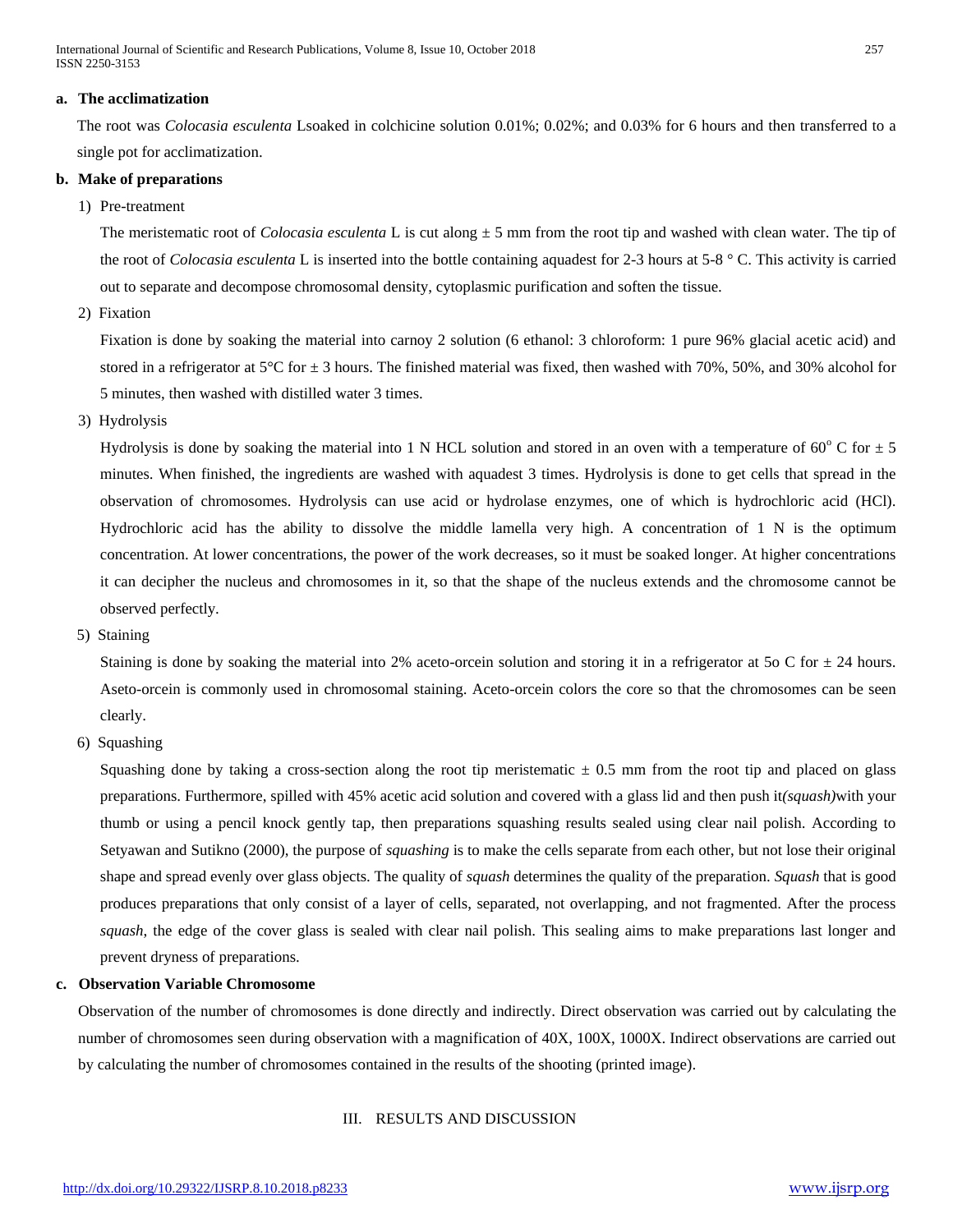# **A. The shape and distribution of starch**

The result of the incision of *Colocasia esculenta* L seen to contain starch which is spread in the cortex. The form of starch *Colocasia esculenta* L is round, rectangle (rectangle), half circle, polygonal and triangle. Research that has been carried out on the form of starch *Colocasia esculenta* L has different results from the results obtained by Susiana, et al., (2013) in the form of round and oval starch granules in five types of taro, namely white talas (*Xanthosoma sagittifolium*), black talas (*Xanthosoma violaceum*), beetle talas (*Colocasia esculenta* cv. 1), taram talas (*Colocasia esculenta* cv. 2) and yellow talas (*Colocasia esculenta* cv. 3). According to Elida (1994) the size and morphology of starch granules depending on the type of plant and its shape can be in the form of circles, ellipses, oval, polyhedral or polygonal, and irregular shapes irregular

Patterns of starch dispersion with cortical cells are not entirely filled with starch. The amount of starch in one cell ranged from 6-35 starch granules which in one cell contained single starch and compound starch. Starch in *Colocasia esculenta* L is starch sentries, the hilum is located in the middle of the granule, with the hilum surrounded by lamellae (Figure 1). Mulyani (2006) and Hidayat (1995) say that plants have 2 types of starch, namely starch centric and eccentric starch. Essau (1962) states that there are two starch grains in plants, namely single starch, and compound starch.



Figure 1. Starch form of *Colocasia esculenta* L*.*  a. Round, b. Polygonal, c. Rectangle, d. Half circle, e. Triangles

The type of starch in *Colocasia esculenta* L is a single starch or monoadelf and polyadelf. Monoadelf is a starch which has a hilum surrounded by lamella and compound starch. Polyadelf is a starch which has more than one hilum, each surrounded by a lamella and outside is not surrounded by lamella. Compound starch in *Colocasia esculenta* has 2 forms. According to Mulyani (2006) the starch which has a hilum surrounded by lamella is called single starch *(monoadelf*), starch which has more than one hilum, each surrounded by a lamella and outside surrounded by a lamella joint called half-compound starch (*diadelf*) and starch which has more than one hilum, each surrounded by a lamella, and outside is not surrounded by a joint lamella called compound starch (*polyadelf*). In *Colocasia esculenta* L there are also rapid crystals scattered in the cortex tissue. Mulyani (2006) and Hidayat (1995) say that crystals are one of ergastic substances. Various types of crystals in plants are sand crystals, rapid crystals, drush crystals, prism crystals, and stiloide crystals. Rapid is a long and slender crystal with both pointed ends. Cells containing rapid often are typically distributed in plants.

## **B. Karyotype**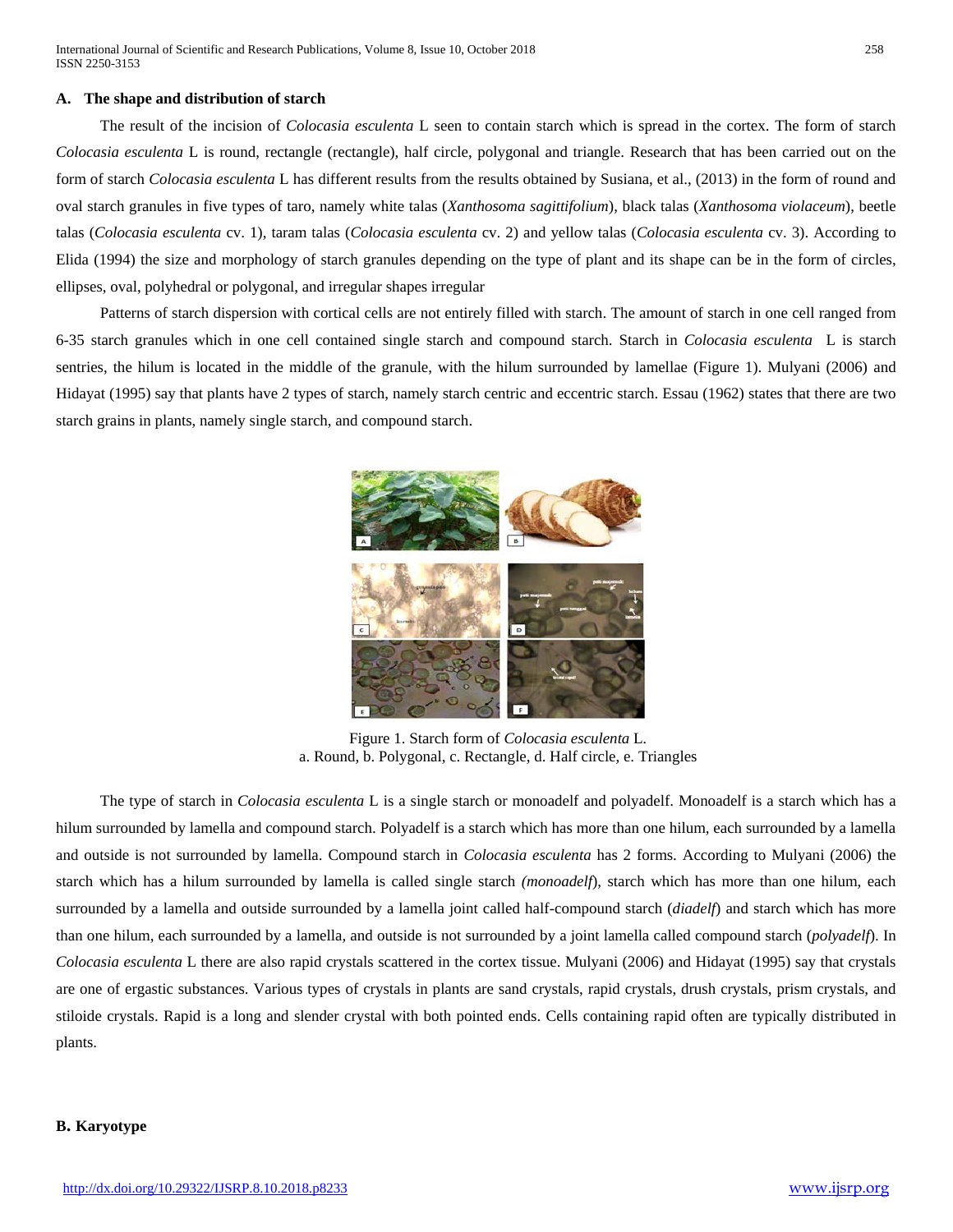The result of analyzing the number of chromosomes of *Colocasia esculenta* L is  $n = 14$ . The number of chromosomes is used in taxonomy because of the number chromosomes are one of the most fixed markers because all individuals in one type generally have the same number of chromosomes even though there are some exceptions (Figure 2). The number of chromosomes is the data that is most often used in taxonomic research because the observations are easy to do. Cytology data can be used at various levels in the taxonomic hierarchy, especially at the level of type because it has a close relationship with reproductive factors (Stuessy, 1990 cit. Sujadmiko and Sutikno, 1990).



Figure 2. Chromosome of *Colocasia esculenta* L

Chromosome of *Colocasia esculenta* L diploids (2n=2x=28) and triploids (2n=3x=42) chromosomes in taro while diversity study using simple cytological techniques (Mace and Godwin, 2002). However, Dastidar (2009) reported existence of taro chromosome number 2n=14, 28, and 42 and 2n=36 and 48 in India and suggested as the genetic instability might be due to cultivation for long period of time in the region of center of diversity. Furthermore, Quero-Garcia et al., 2006 stated as taro is highly polymorphic, allogamous and protogynous species. This is in accordance with the results of research that has been conducted. Suryo (2003) states that the number of chromosomes of all individuals of a species is fixed from generation to generation. This consistency strengthens that chromosomes as one of the important taxonomic characters.

# IV. CONCLUSION

Based on the research that has been done it can be concluded that *Colocasia esculenta* L has the form of round starch granules, rectangles, semicircles, polygonal and triangles. The amount of starch is 6-35/cell and the pattern of spreading irregular starch with cortical cells is not entirely filled with starch. The number of basic chromosomes of *Colocasia esculenta* L is n = 14

## ACKNOWLEDGMENTS

The authors would like to thank DRPM DIKTI for helping in funding this research. Thanks to all parties who have helped in the research and writing of this manuscript. Thank you to Dr. Ruth Rize Paas Megahati who has helped in writing the manuscript and her suggestions.